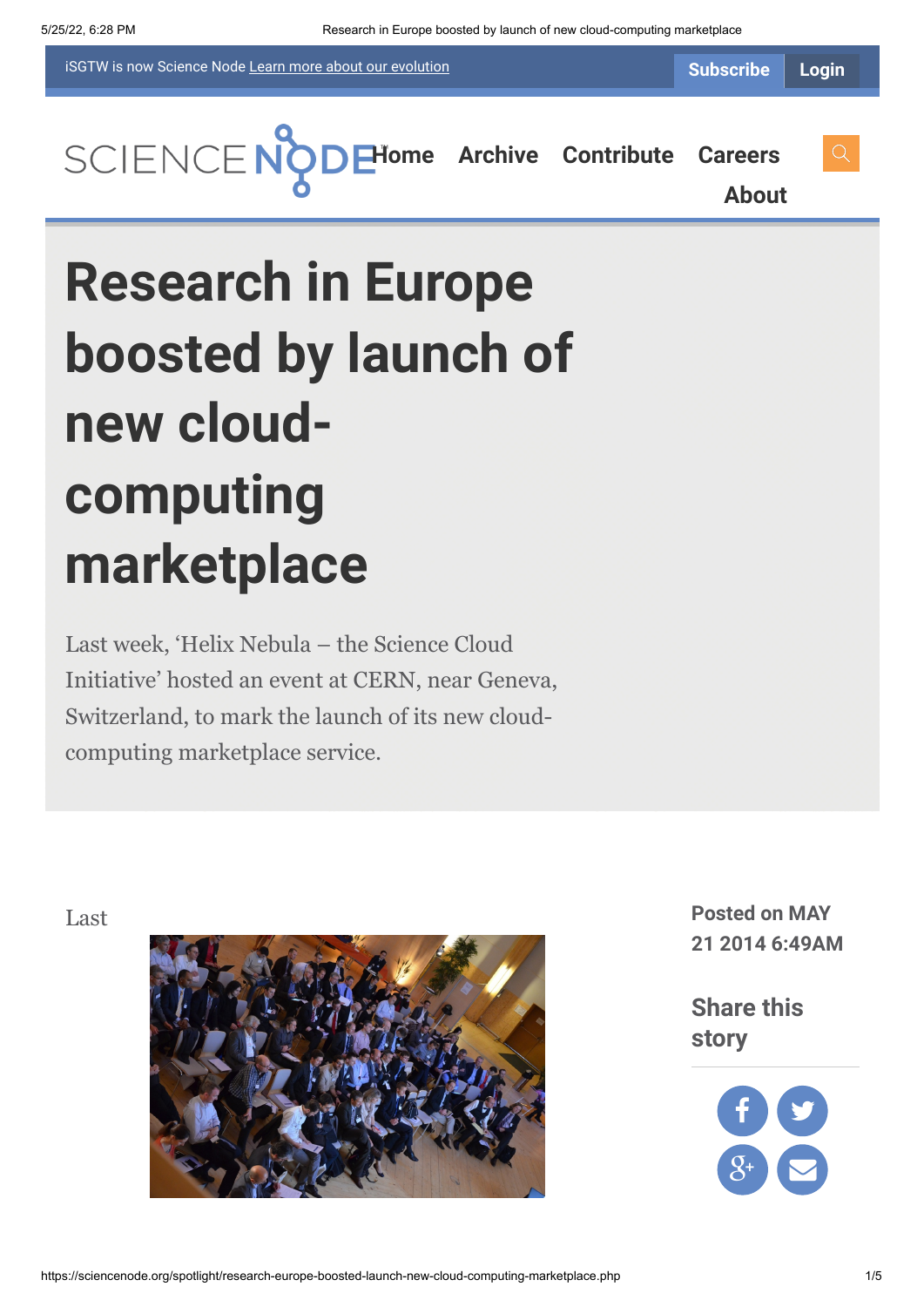*The event was held at CERN's Globe of Science and Innovation. Image courtesy Kristina Gunne, CERN.*

week, an event was held at [CERN](http://www.cern.ch/), near Geneva, [Switzerland, to mark the launch of Helix Nebula's](http://www.helix-nebula.eu/media/press-releases/european-providers-support-new-cloud-computing-marketplace-science-building-the.html) [new cloud-computing marketplace. 'Helix Nebula](http://www.helix-nebula.eu/)  the Science Cloud Initiative' is a pioneering [partnership between big science and big business in](http://www.helix-nebula.eu/about-us/helix-nebula-partners) Europe, which charts the course towards the sustainable provision of cloud computing for science. Now, through a cutting-edge collaboration between commercial providers and public e[infrastructures, including](http://www.egi.eu/) [GÉAN](http://www.geant.net/Pages/default.aspx)[T and the](http://www.egi.eu/) [European Grid Infrastructure \(EGI\), the Helix](http://www.hnx.helix-nebula.eu/) Nebula Marketplace offers a first-of-its-kind production service to meet the needs of researchers and facilitate innovation in science.

The Helix Nebula Marketplace will deliver easy and large-scale access to a range of commercial cloudcomputing services through the innovative broker technology deployed within the Helix Nebula Initiative over the last two years and tested with flagship applications from [CERN,](http://home.web.cern.ch/) [EMBL](http://www.embl.de/), and [ESA.](http://www.esa.int/ESA) "This occasion marks an important point for the Helix Nebula Initiative," says Bob Jones, head of [CERN openlab](http://openlab.web.cern.ch/). "The Helix Nebula Marketplace is a true-life example of a hybrid system bringing together commercial cloud providers and public einfrastructures."

The Helix Nebula Marketplace is also the first step in the road towards achieving an even grander vision for supporting research in Europe: "The



 **Republish**

**[marketplace](https://sciencenode.org/tag/?tag=marketplace)**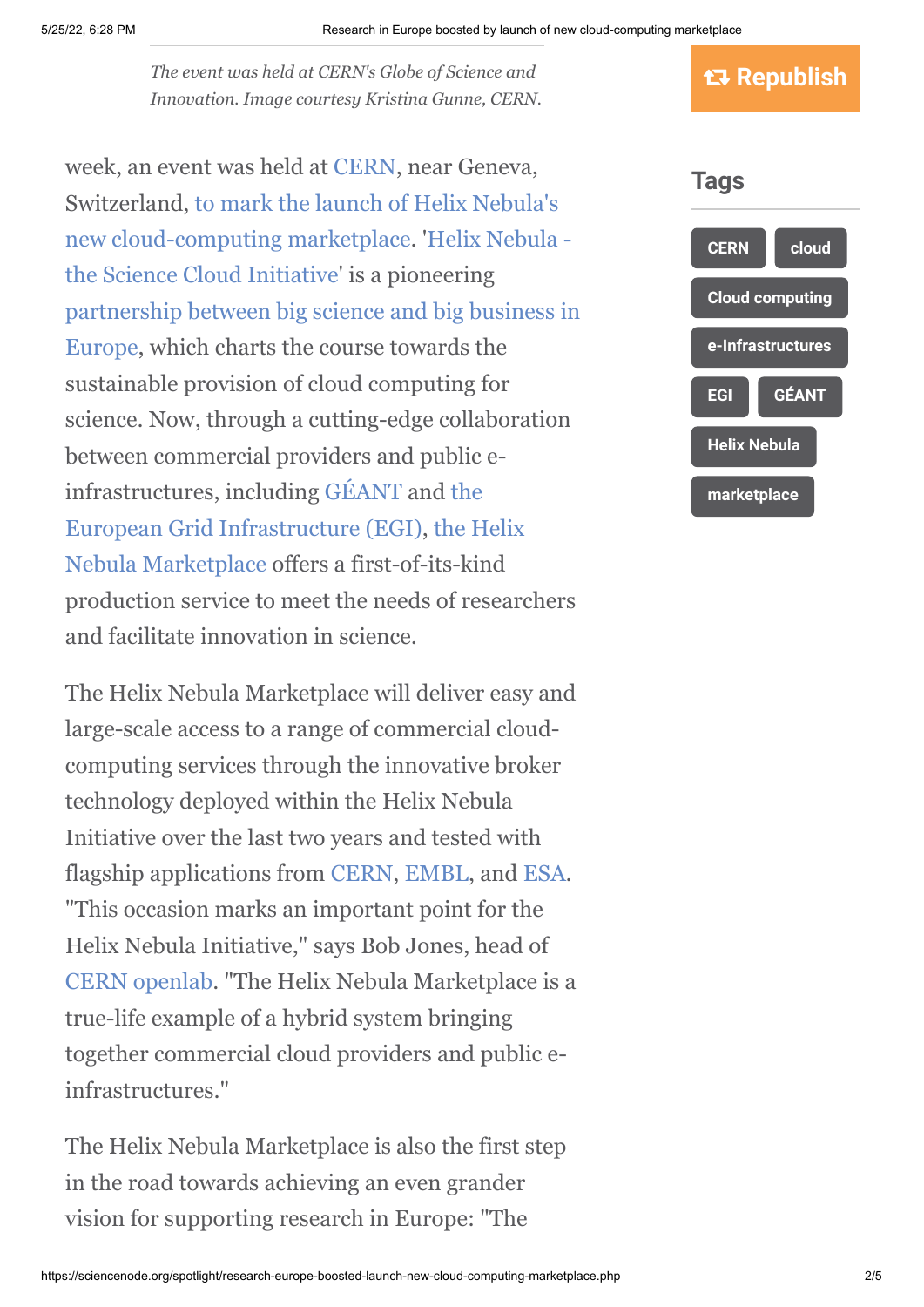

*Video courtesy Helix Nebula.*

Helix Nebula Marketplace is the root of a sciencebased ecosystem enabling the creation of an einfrastructure commons marketplace," says Maryline Lengert, a senior advisor in ESA's IT department. "This should cover the entire scientific workflow, from research to production, from problem-solving to discovery and innovation. It will create a fertile environment that nurtures new scientific ideas and challenges."

"Science today is in a process of very fast, radical change," explains Zoran Stančič, deputy director [general of the European Commission Directorate](http://ec.europa.eu/dgs/connect/en/content/dg-connect) General for Communications Networks, Content, and Technology (DG CONNECT). "We need to support advancements in e-science at both a European and a global level." Frédéric Hemmer, head of [CERN's IT department,](http://information-technology.web.cern.ch/) agrees: "CERN is exploring the origins of our universe, but without the appropriate IT infrastructures - to deal with the [large volumes of data produced by the LHC](http://home.web.cern.ch/about/experiments) experiments - none of this research could be done."

*[Video from this event is now available on the](http://cds.cern.ch/search?f=490__a&p=Helix%20Nebula%20-%20The%20Science%20Cloud%3A%20From%20Cloud-Active%20to%20Cloud-Productive) CERN Document Server.*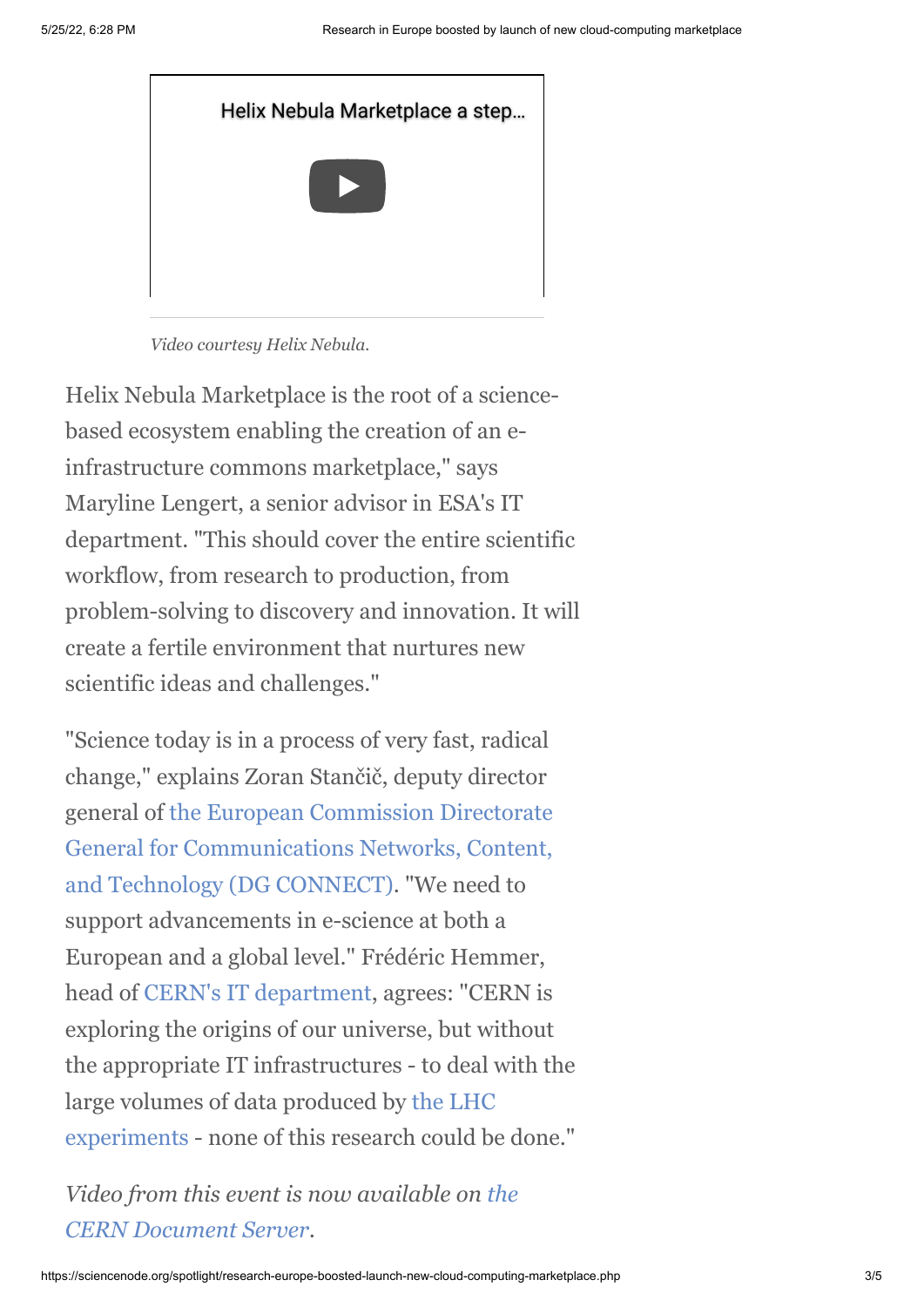## **Join the conversation**



Do you have story ideas or something to contribute? Let us know!

#### **FUNDING PARTNERS CATEGORIES**



The National Science Foundation supports the US desk under award 1242759, for sustaining and strengthening International Science Grid This Week (which recently became the Science Node).



CERN, the European Organization for Nuclear Research, supports the Science Node. The organization has played a key role in the publication since 2006, and currently hosts the European editor.

**Advanced [computing](https://sciencenode.org/archive/?year=2015&category=Advanced%20computing) [Research networks](https://sciencenode.org/archive/?year=2015&category=Advanced%20computing&category=Research%20networks) [Big data](https://sciencenode.org/archive/?year=2015&category=Advanced%20computing&category=Research%20networks&category=Big%20data) [Tech trends](https://sciencenode.org/archive/?year=2015&category=Advanced%20computing&category=Research%20networks&category=Big%20data&category=Tech%20trends) [Community building](https://sciencenode.org/archive/?year=2015&category=Advanced%20computing&category=Research%20networks&category=Big%20data&category=Tech%20trends&category=Community%20building)**

### **CONNECT WITH US**



**CONTACT**

**Science Node** Email: **[editors@sciencenode.o](mailto:edit%6F%72s@s%63%69encenode.%6F%72%67)** Website: **[sciencenode.org](https://sciencenode.org/)**